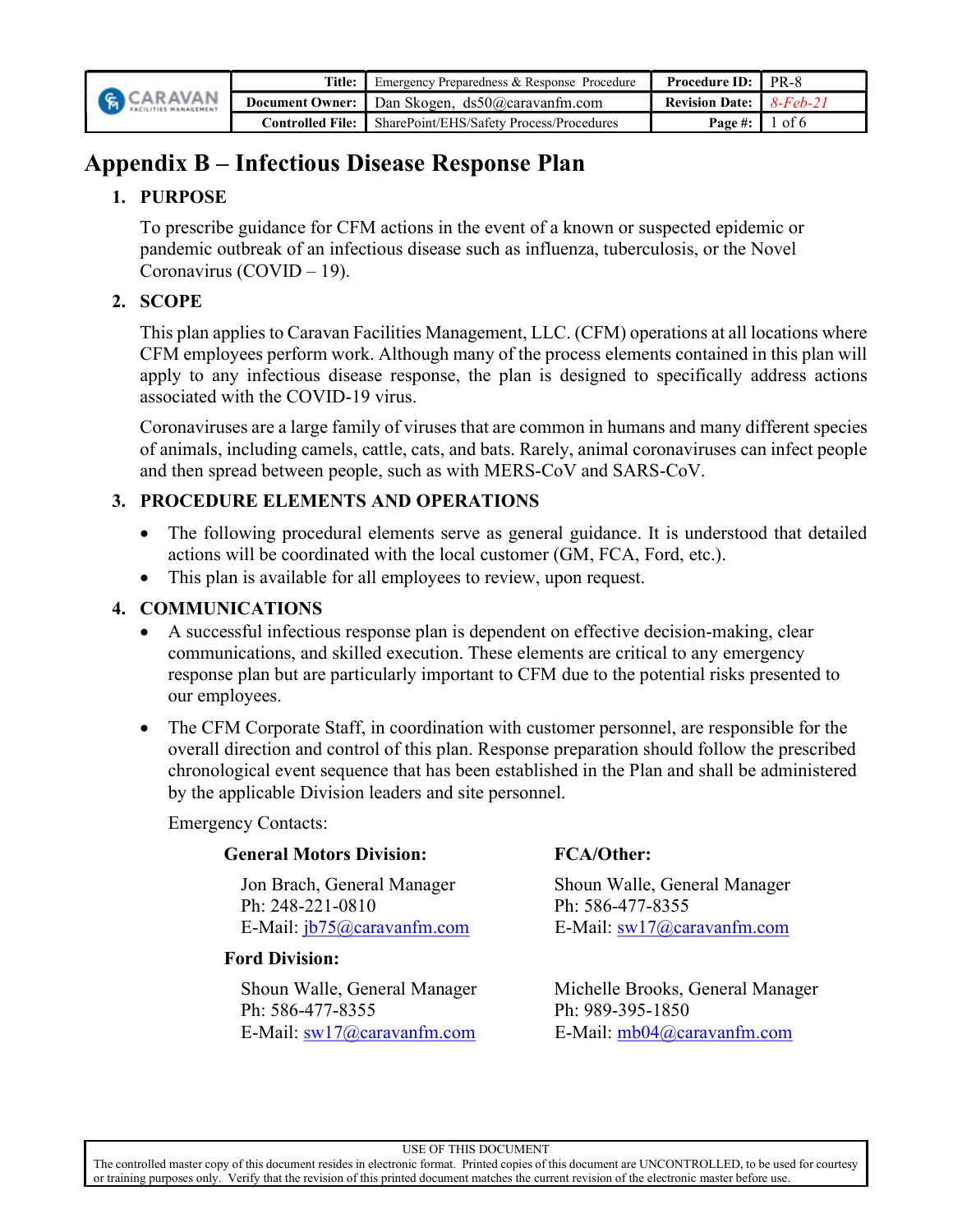| <b>G</b> CARAVAN | Title:             | Emergency Preparedness & Response Procedure              | <b>Procedure ID:</b> PR-8      |          |
|------------------|--------------------|----------------------------------------------------------|--------------------------------|----------|
|                  |                    | <b>Document Owner:</b> Dan Skogen, $ds50$ @caravanfm.com | <b>Revision Date:</b> 8-Feb-21 |          |
|                  | Controlled File: 1 | SharePoint/EHS/Safety Process/Procedures                 | Page #: $\blacksquare$         | $2$ of 6 |

#### Disney Division:

Ph: 586-477-8355 Ph: 989-798-0977 E-Mail: sw17@caravanfm.com E-Mail: vg10@caravanfm.com

Shoun Walle, General Manager Victor Gomez, Business Dev/Ops Sppt.

#### Staff Support:

Dan Skogen, EHS Manager Bridget Foco, HR Manager Ph: 989-798-2866 Ph: 989-239-3332

Ph: 989-341-5359 Ph: 989-928-2175

E-Mail:  $ds50@caravanfm.com$  E-Mail:  $bf12@caravanfm.com$ 

Ed Lindsey, Quality Manager Teri Mayne, Labor Relations Manager E-Mail: el58@caravanfm.com E-Mail: tm18@caravanfm.com

### 5. ACTION STAGES

During an epidemic or pandemic infectious disease outbreak, several action stages are used in determining the procedures and actions in which CFM, as an organization, will perform. The checklist items may or may not be applicable, depending on scope of operation and customer directives.

### Stage 1 (Preparedness)

- o Review the plan to ensure it is current and accurate.
- o If responsibilities are assigned to specific individuals, update the assignments if positions or personnel have changed.
- o Make sure dedicated supplies and equipment are on hand. Order replacement materials as needed.
- o Retrain personnel on critical prevention and response topics (i.e., Bloodborne Pathogen, Hazard Communication, HAZWOPER).

#### Stage 2 (Alert Phase - Response)

#### CFM Internal Response

#### General:

- o Identify possible work-related exposure and health risks to employees
- o Review HR policies to ensure policies and practices are consistent with public health recommendations and existing state and federal workplace laws
- o Explore whether to establish policies and practices, such as flexible worksites (e.g., telecommuting) and flexible work hours (e.g., staggered shifts), to increase the physical distance among employees and between employees and

USE OF THIS DOCUMENT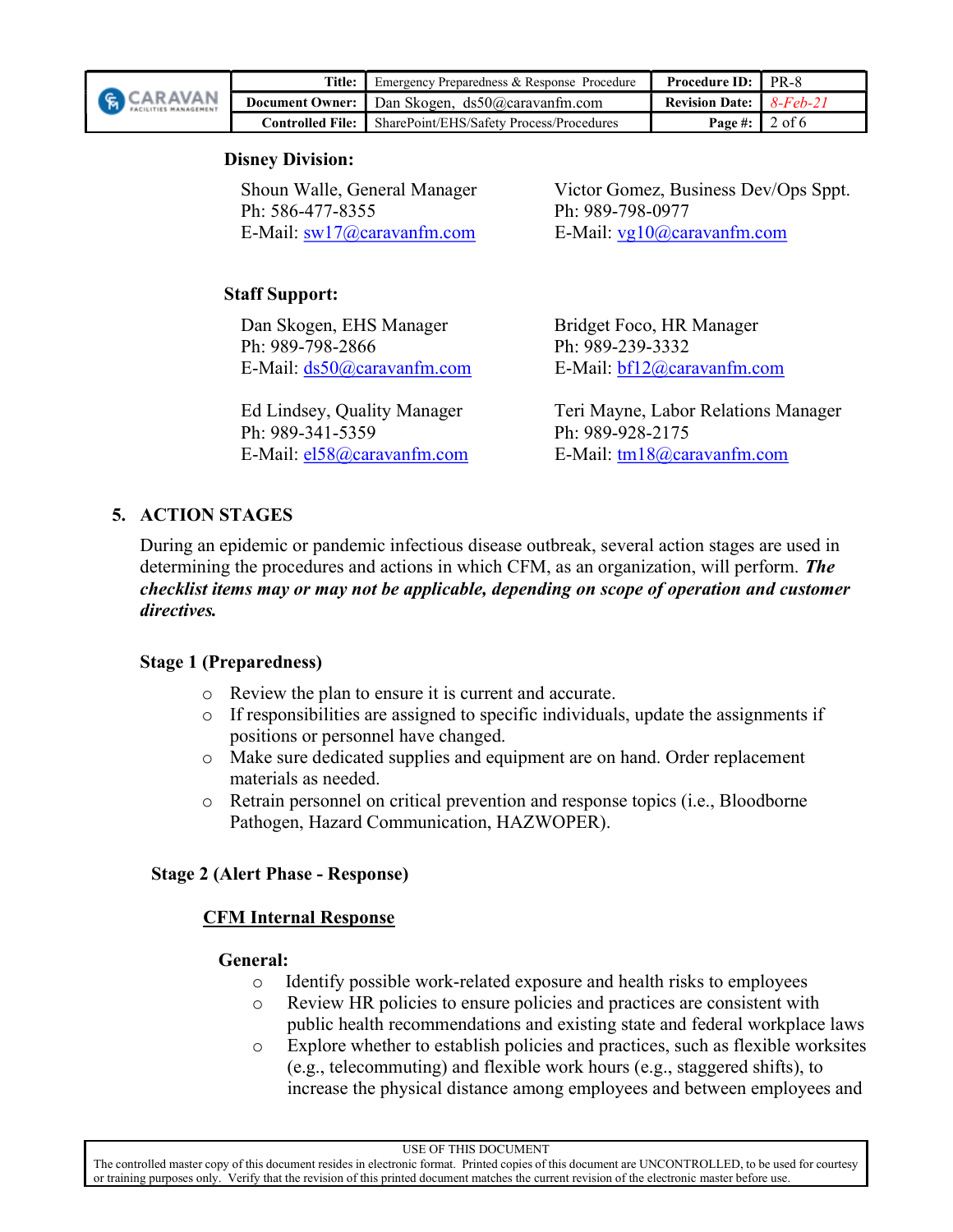| <b>GACARAVAN</b> | Title:                  | Emergency Preparedness & Response Procedure             | <b>Procedure ID: PR-8</b>         |          |
|------------------|-------------------------|---------------------------------------------------------|-----------------------------------|----------|
|                  |                         | <b>Document Owner:</b> Dan Skogen, $ds50@caravanfm.com$ | <b>Revision Date:</b> $8$ -Feb-21 |          |
|                  | <b>Controlled File:</b> | SharePoint/EHS/Safety Process/Procedures                | Page #: $\parallel$               | $3$ of 6 |

others if state and local health authorities recommend the use of social distancing strategies.

- o Identify essential business functions, essential jobs or roles, and critical elements within supply chains (suppliers, subcontractor services/products, and logistics) required to maintain business operations. Plan for operations in the event of increased absenteeism.
- o Set up authorities, triggers, and procedures for activating and terminating the CFM infectious disease outbreak response plan, altering business operations (e.g., possibly changing or closing operations in affected areas), and transferring business knowledge to key employees. Will work closely with local health officials to identify these triggers.
- o Will establish a process to communicate information to employees and business partners on this plan and any new information as it is presented. We should anticipate employee fear, anxiety, rumors, and misinformation, and plan communications accordingly.

### Management Responsibilities:

- o Understand and comply with customer requirements (site access, personal and social hygiene prevention methods, notice of confirmed or suspected cases, etc.).
- o Communicate customer requirements to all employees
- o Ensure employees are trained to the specific activities required of them during this pandemic. This training will include:
	- TIS instructions
	- Task Hazards and Controls
	- Required Personal Protective Equipment
- o Use telephone and web conferencing instead of face-to-face meetings as much as possible during this outbreak. Reach out to your Operations Manager and IT support (IT-Help@caravanfm.com) for help with conference lines or Skype connectivity.
- o It is critical that employees do not report to work while they are experiencing respiratory symptoms such as fever, cough, shortness of breath, sore throat, runny or stuffy nose, body aches, headache, chills or fatigue. Currently, the Centers for Disease Control and Prevention recommends that employees remain at home until at least 24 hours after they are free of fever (100 degrees F or 37.8 degrees C) or signs of a fever without the use of feverreducing medications.
- o If an employee reports to work with any of the above referenced symptoms, they must be sent home. The employee cannot return to work until they present a release notice from their doctor.
- o For UAW employees (during this pandemic), the Absence Policy/Point System will be administered as follows:
	- Points will not be assessed for employees that must quarantine due to COVID-19 and return to work with a doctor's note.

USE OF THIS DOCUMENT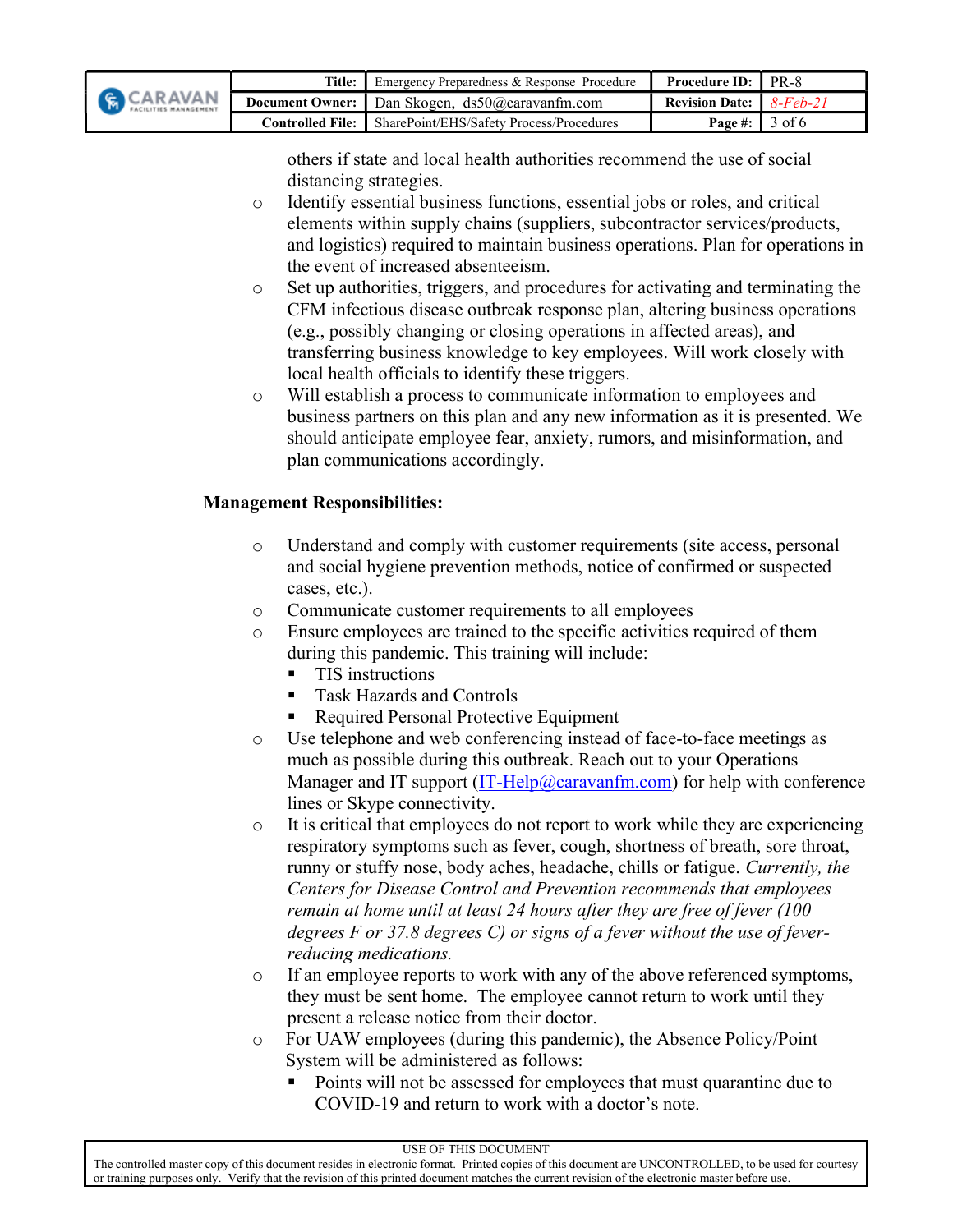| <b>G</b> CARAVAN | Title:             | Emergency Preparedness & Response Procedure                      | <b>Procedure ID:</b> 1         | PR-8 |
|------------------|--------------------|------------------------------------------------------------------|--------------------------------|------|
|                  |                    | <b>Document Owner:</b> $\Box$ Dan Skogen, $ds50@c$ caravanfm.com | <b>Revision Date:</b> 8-Feb-21 |      |
|                  | Controlled File: \ | SharePoint/EHS/Safety Process/Procedures                         | Page #: $\vert$ 4 of 6         |      |

- Points will not be assessed for employees that must care for a child with COVID-19 and return to work with a doctor's note.
- o If an employee informs you that they have tested positive for COVID-19, please reference the attached decision tree/flow chart and communicate to the customer with the memo attached below titled "Notice of Workplace Exposure". All parties who have possible contact with the infected employee must be notified immediately. Please notify HR with an FMLA request form so we can communicate leave and short-term disability information to employees. Experimentalthrough the mean that they have tested positive for COV iD-19,<br>
reference the attached decision tree/flow chart and communicate to the<br>
mer with the memo attached below titled "Notice of Workplace<br>
sure". All



# Employee Responsibilities:

o Participate in training



- o Adhere to PPE and work practice controls outlined in Task Instruction Sheets (TIS) or other pre-task plans
- o Wear your mask properly and only remove when eating or drinking.
- $\circ$  Proper hand washing Hand washing needs to be done for a minimum of 20 seconds with soap and water to kill the germs to the extent possible.
- o Use hand sanitizers when wash stations are not available. (70% alcoholbased)
- o Obtain immunizations and vaccines when available.
- o Avoid touching eyes, nose and mouth with unwashed hands.
- o Avoid close contact with people who are sick.
- o Cover your coughs and sneezes with a tissue or shirt sleeve, not your hands.
- o Notify your supervisor and do not report for work if you are sick.



Guidelines.pdf employee reporting ir structure to the structure of the structure of the structure of the structure of the structure of the structure of the structure of the structure of the structure of the structure of th Infectious disease

# Customer Support:

 $\circ$  Standardized work (TIS 1.22, 1.23, 1.24, 1.25, 1.26, 1.27) will be reviewed with affected personnel to ensure a thorough understanding of the process, hazards, and controls associated with sanitizing/disinfecting surfaces.

USE OF THIS DOCUMENT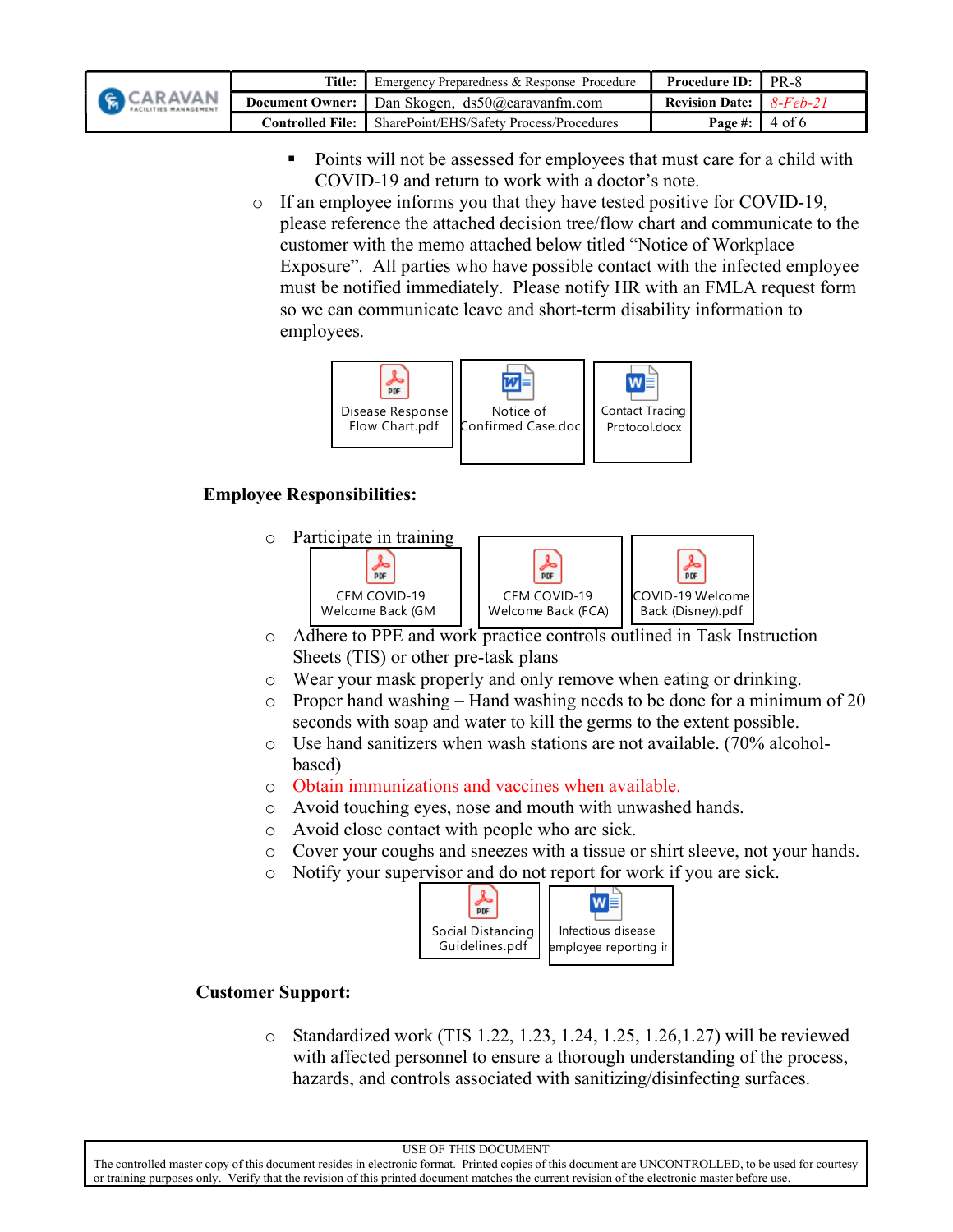| <b>GARAVAN</b> | Title:             | Emergency Preparedness & Response Procedure                          | <b>Procedure ID:</b> $\vert$ PR-8 |          |
|----------------|--------------------|----------------------------------------------------------------------|-----------------------------------|----------|
|                |                    | <b>Document Owner:</b>   Dan Skogen, $ds50$ <i>(a)</i> caravanfm.com | <b>Revision Date:</b> $8$ -Feb-21 |          |
|                | Controlled File: \ | SharePoint/EHS/Safety Process/Procedures                             | Page #: $\parallel$               | $5$ of 6 |

- o Cleaning staff will pay special attention during their daily cleaning routine to clean and disinfect high-touch surfaces such as:
- Doorknobs
- **Handrails**
- Plumbing fixtures
- **Elevator buttons**
- **•** Office workstations
- Countertops
- $\circ$  Visual Communication CFM, in coordination with our business partners, will post informational flyers or posters at prominent locations where employees gather. These postings will convey precautions, alerts, or other information critical to maintaining employee health.
- o Stakeholder Meetings CFM will inform customers immediately of any employees who have become sick, along with details of their work route, so that appropriate risk assessments and controls can be effectively executed.



### Stage 3 (Recovery)

- o Transition to normal operations:
	- Social distancing will be implemented as much as possible. Social distancing means avoiding large gatherings and maintaining distance (approximately 6 feet or 2 meters) from others when possible (e.g., breakrooms and cafeterias).
	- $\blacksquare$  Implementing flexible worksites (e.g., telework)
	- **Implement a gradual return to normal operations (entire departments not in** the office at the same time)
	- Increasing physical space between employees at the worksite
	- Implementing flexible meeting and travel options (e.g., postpone nonessential meetings or events)
	- Support respiratory etiquette and hand hygiene for employees, customers, and worksite visitors:
	- Wear face coverings when social distancing is not possible
	- **Provide tissues and no-touch disposal receptacles.**
	- Place hand sanitizers in multiple locations to encourage hand hygiene.
	- Place posters that encourage hand hygiene to help stop the spread at the entrance to your workplace and in other workplace areas where they are likely to be seen.

USE OF THIS DOCUMENT